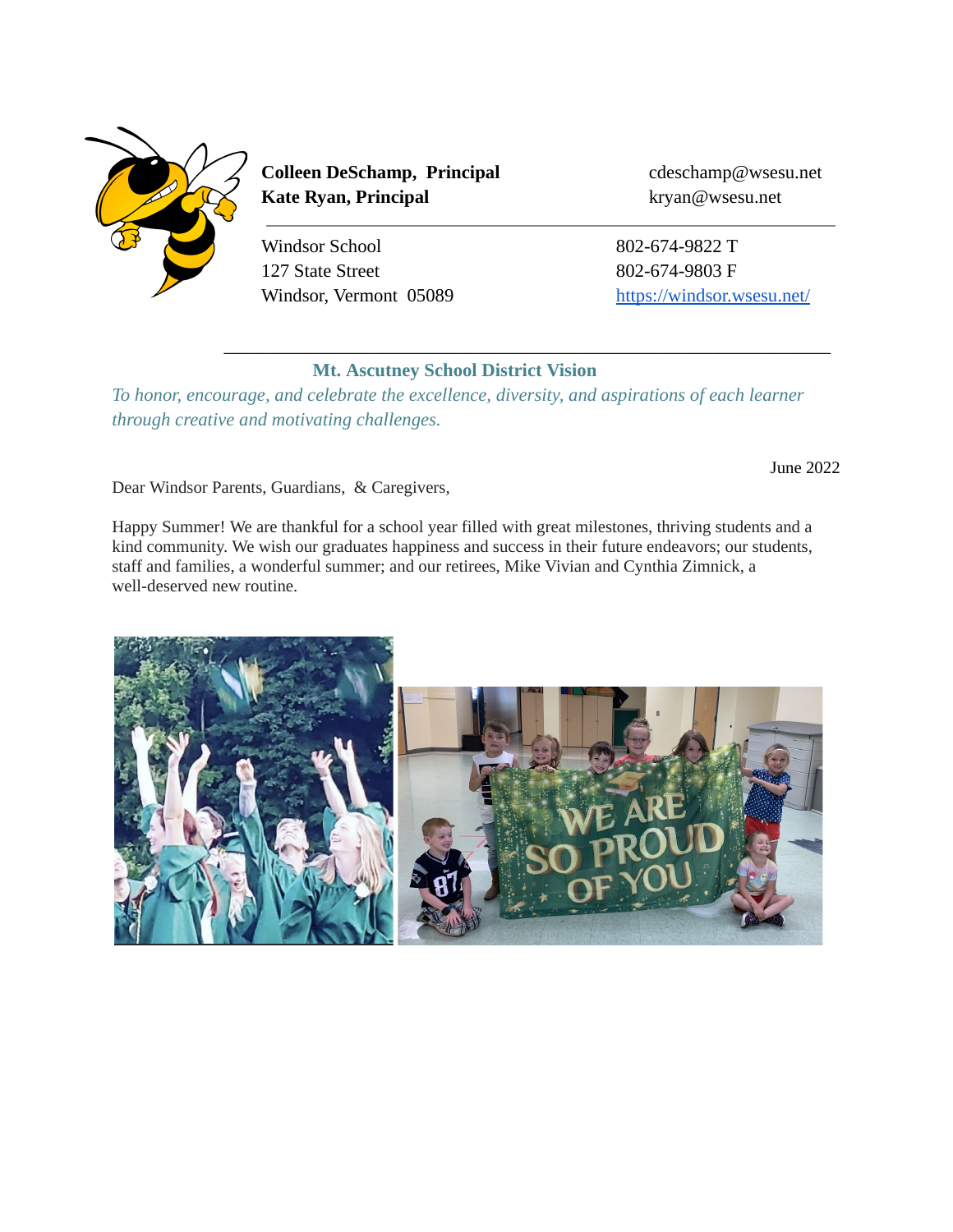

Rest & Refresh, Colleen & Kate

#### **IMPORTANT DATES:**

## **August 25, 2022 - Tentative Freshman Orientation at WHS August 31, 2022 - First Day of School**

**[2022-2023 Finalized School Calendar](https://drive.google.com/open?id=10ggoq-_bjppaFB4JLj8LPTC5oby9noK1)**

#### **NEWS:**

**Change of Contact Information:** If your email or physical address changes during the summer, please contact school staff at 802-674-9822 to notify of such changes. We want to be sure all contacts are updated as summer information is sent out.

# **Bridging the Gap:** Summer Program [Information](https://docs.google.com/document/d/1vUtlnTQwXcyUuzh3jWCW_IxtqxyMuazBbthyVHgq_jk/edit?usp=sharing)

#### **Summer Academy Grades PK-8:**

Dates: Monday, July 11th - Friday, August 5th Time: 8:30am-11:30am Where: Windsor School How: The Bus from the Weathersfield School and the Hartland School will leave approximately at 8:00 and return by 11:45. Please be early the first few days.

#### **High School Credit Recovery Grades 9-11:**

Dates: Tuesday- Thursdays, July 12th - July, 28th. Time: 8:30am-11:30am Where: Windsor School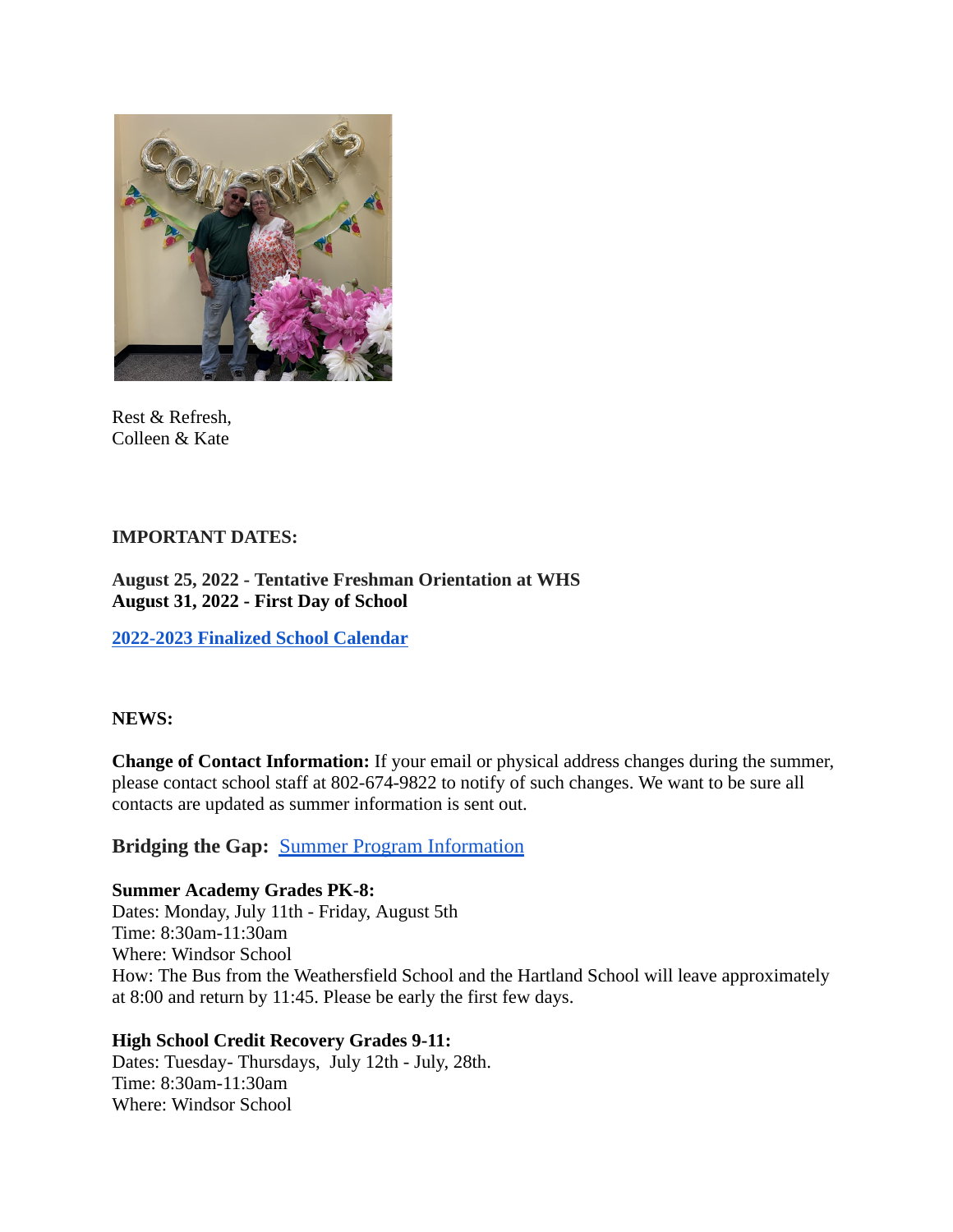**Summer Meals:** We understand that with the prices of food and other economic pressures, family budgets may be strained this summer. The Supervisory Union is working with community partners to explore options, including home delivery of school-prepared meals for children. We can't say how much or how often at this point. We have to work out the details and see if we can get volunteers to deliver the food. But we would like to do that if it would help!

If you are interested in home delivery of meals for children this summer, please answer this short, 4-question survey. Everyone who responds "yes" will receive an email in a few weeks, explaining how the program will work. Here is the survey link: **[https://mtascutneyhospital.surveymonkey.com/r/C6K7PSH](http://track.spe.schoolmessenger.com/f/a/4o7LTmjTQyMegNZ98O3iMw~~/AAAAAQA~/RgRkjf4GP0Q1aHR0cHM6Ly9tdGFzY3V0bmV5aG9zcGl0YWwuc3VydmV5bW9ua2V5LmNvbS9yL0M2SzdQU0hXB3NjaG9vbG1CCmKYhsqsYtFMsrxSE2NkZXNjaGFtcEB3c2VzdS5uZXRYBAAAAAE~)**



# There are lots of options for kids and families!

**Learn more:** 

https://sites.google.com/view/stretchyourgrocerybudget/home

#### **[Free and Reduced School Meals Application](https://www.myschoolapps.com/Home/DistrictRedirect/WINDSOR_VT?langid=1)**

**Town News:** Please click to see Great Community Give Away and Pride Month events **[Upcoming Community Events](https://docs.google.com/document/d/1EYmAX1-FO_r1jRur2O37A3Um9bwcVm8AGUe566g8Q4A/edit?usp=sharing)**

#### **Helpful Links**

**[Phone Extensions](https://whs.wsesu.net/information/staff-directory)** [Vermont Department of Health \(VDH\) Parent Information](https://www.healthvermont.gov/sites/default/files/documents/pdf/CYF_VTBacktoSchoolAfterIllness.pdf) **[WSESU Strategic Plan & Portrait of a Graduate](https://sites.google.com/wsesu.net/curriculum/wsesu-strategic-plan-portrait-of-a-graduate) [Leader in Me](https://www.leaderinme.org/what-is-leader-in-me/) [Student & Parent Handbook](https://docs.google.com/document/d/1FLfGzUC52e_1RBy14a7LfEMQa1H9Jqo0IYbiNUGBQwg/edit)**